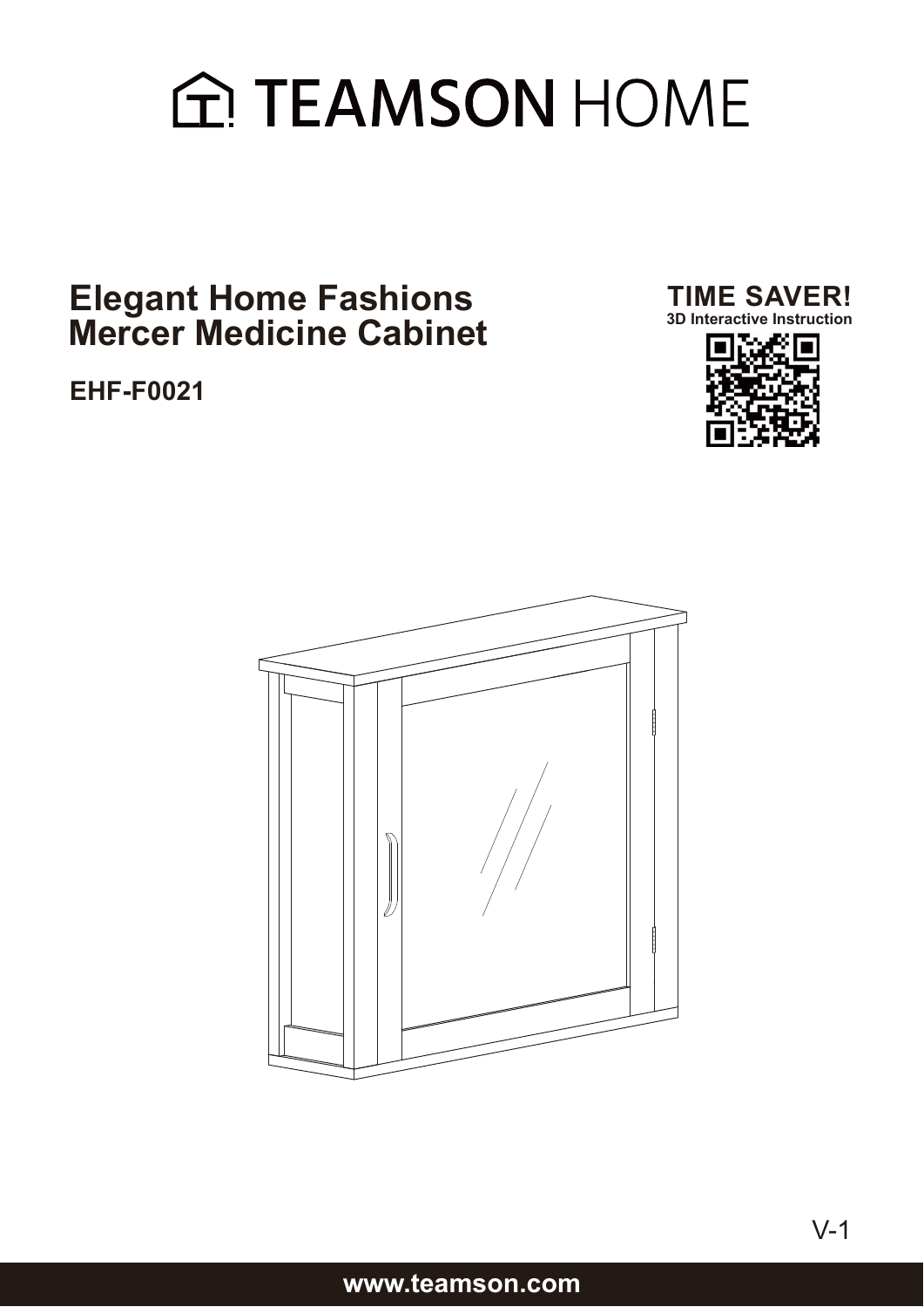





\*\* Got questions? Please have your product code (on the first page of this instruction, e.g. TD-12345A) and the order number ready, give us a call or email us through our customer care support! We are always ready to assist you!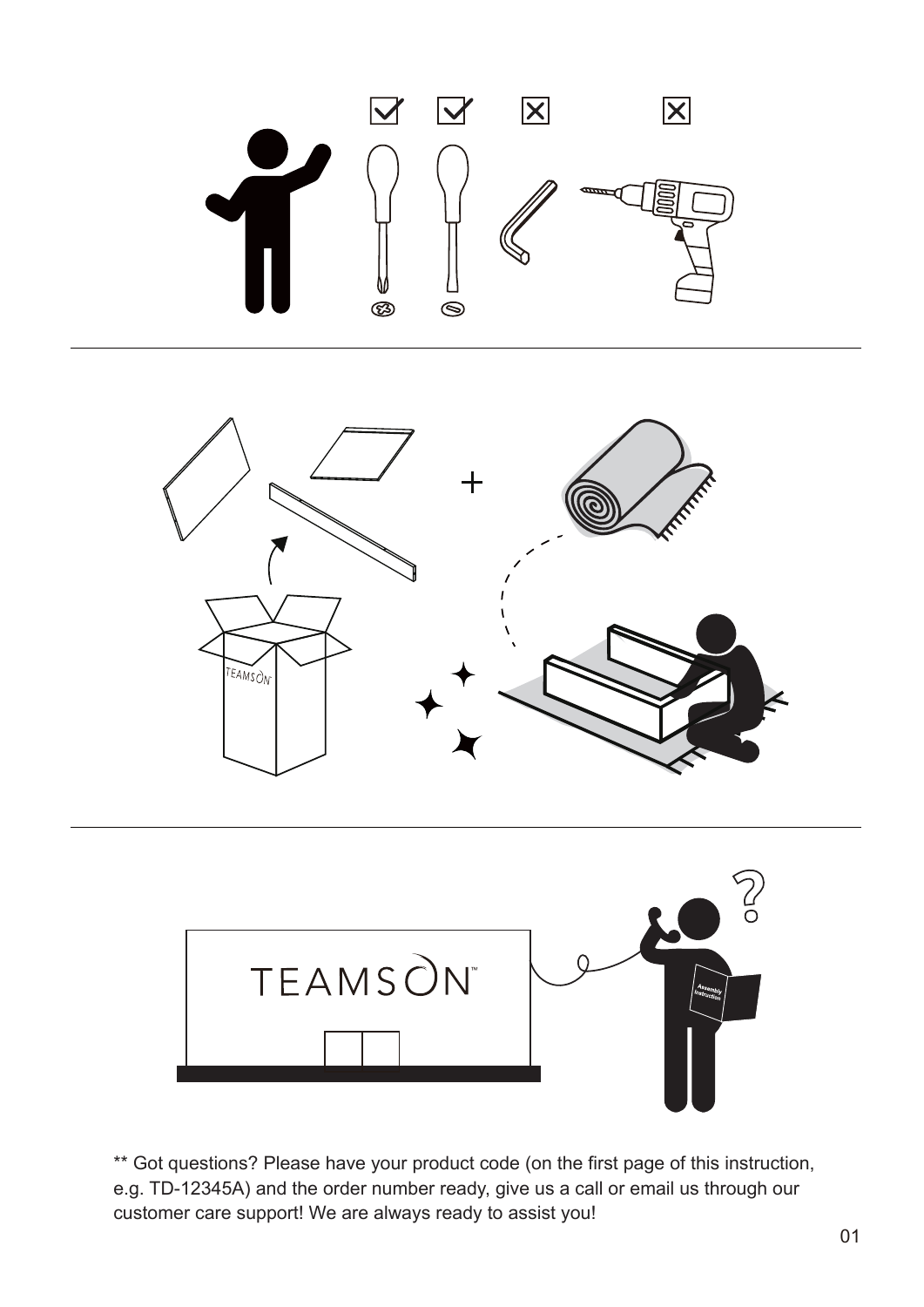## **G. TEAMSON HOME**



**Warranty sign up www.teamsonhome.com**

**Serving you well gives us great joy!**

## **USA +1(770)-246-4898**

 **service@eleganthf.net Mon - Fri 9:00am ~ 5:00pm EST**

#### **+44(0)1952-916-050 EU**

**support@teamson.co.uk Mon - Thu 9:00am ~ 5:00pm GMT Friday 9:00am ~ 4:00pm GMT**

#### **ASSEMBLY INSTRUCTIONS-IMPORTANT**

Carefully unpack & identify each component before attempting to assemble. Refer to parts list. Please take care when assembling the unit and always set the parts on a clean, soft surface. If you require any assistance with assembly, parts, please call the company you place order with or please email to:service@eleganthf.net

#### **INSTRUCCIONES PARA ARMAR-IMPORANT:**

Desempaque cuidadosamente e identifique cada componente antes de tartar de empezar su ensambladura. Verifique la lista de partes. Por favor tenga cuidado cuando arme la unidad y siempre coloque las piezas sobre una superficie plana, suave y limpia. Si necesita ayuda con el armado, envie un correo electzórico a service@eleganthf.net

DIRECTIVES DE MONTAGE-IMPORTANT:

Avant de commencer l'assemblage, déballez délicatement toutes les pièces et repérez-les sur la liste des pièces. Procédez avec soins durant l' assemblage et posez toujours les pièces sur une surface proper, douce et lisse. sie vouo plait e-mail á service@eleganthf.net

### **Thank you for choosing Teamson Home**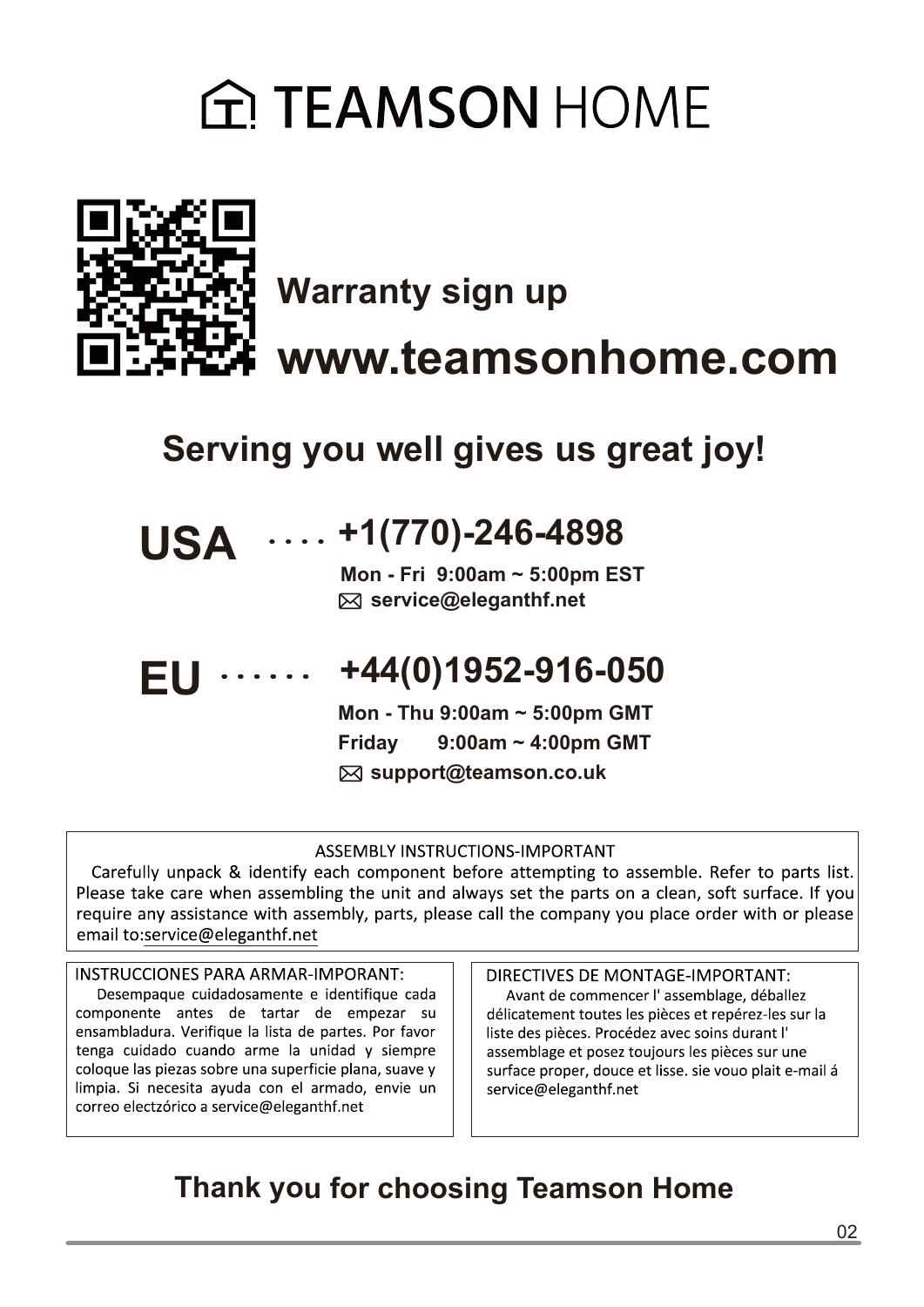## Exploded Drawing



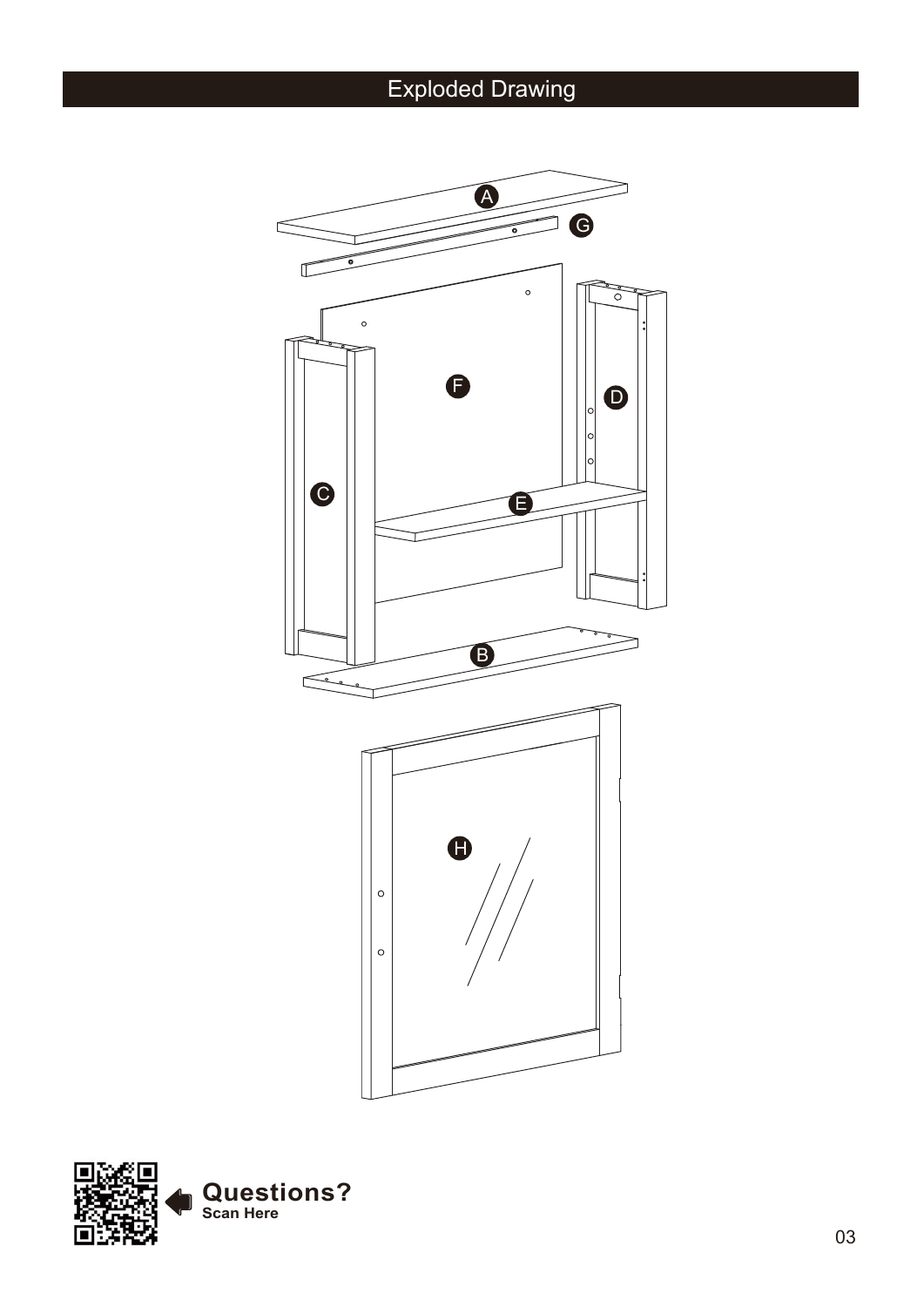





- 1. Do not let any sharp objects touch or rub the surface of the product.
- 2. When assemblying, do not let children play around the working area.
- 3. Please confirm all parts are correct before starting the assembly process.
- 4. Do not tighten all bolts and screws completely until the entire unit has been assembled and set up.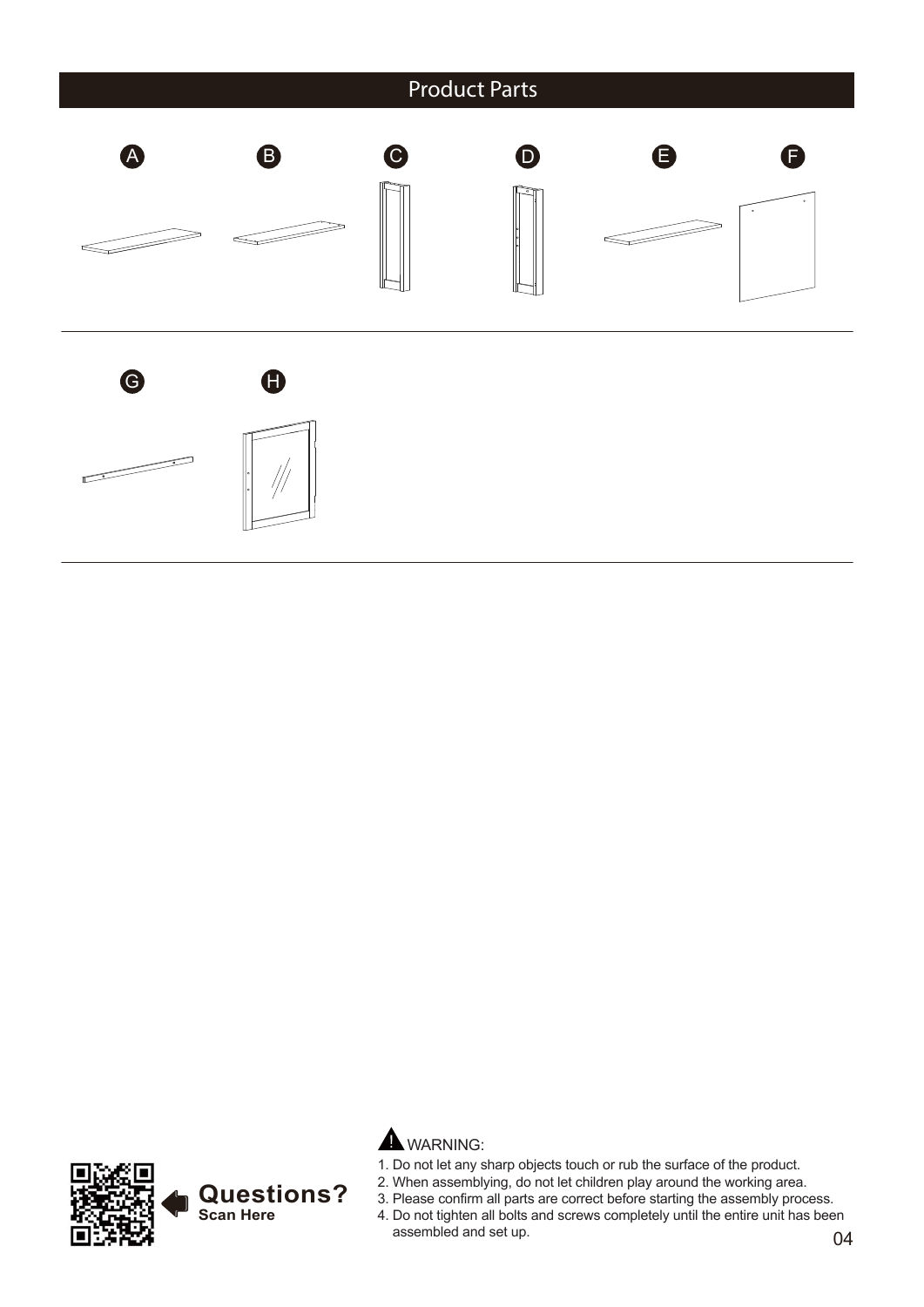| Hardware                                 |                               |                                      |                                      |                      |                 |
|------------------------------------------|-------------------------------|--------------------------------------|--------------------------------------|----------------------|-----------------|
| 0                                        | 2                             | ❸                                    | $\mathcal{A}_{\cdot}$                | ❺                    | $\bullet$       |
|                                          |                               |                                      | <b>ANDORESSER</b><br>$\phi$ 4*40     | $\circ$ 0<br>$\circ$ | <b>BOODDER</b>  |
| 2 <sub>pcs</sub>                         | 2 <sub>pcs</sub>              | $4_{pcs}$                            | 4 <sub>pcs</sub>                     | $1_{pc}$             | $1_{pc}$        |
| Ø<br>$\circ$<br>◦ା                       | 8                             | $\bullet$<br>THEORY (R)              | $\bf \Phi$                           | ➊<br><b>RADEDEES</b> | ⑫               |
| 2 <sub>pcs</sub>                         | 8 <sub>pcs</sub>              | Ø3*12 D=7<br>14 <sub>pcs</sub>       | 1 <sub>pc</sub>                      | 2 <sub>pcs</sub>     | 1 <sub>pc</sub> |
| $\bigoplus$<br><b>CONTROLLED SERVICE</b> | 14<br><b>College Strategy</b> | $\bf \Phi$<br><b>BULLED BEEFEREE</b> | $\bf \Phi$<br>$\varPhi\,6^{\star}30$ | Þ.<br>$\mathcal{L}$  |                 |
| 2 <sub>pos</sub>                         | 2 <sub>pos</sub>              | 2 <sub>pos</sub>                     | 8 <sub>pcs</sub>                     |                      |                 |

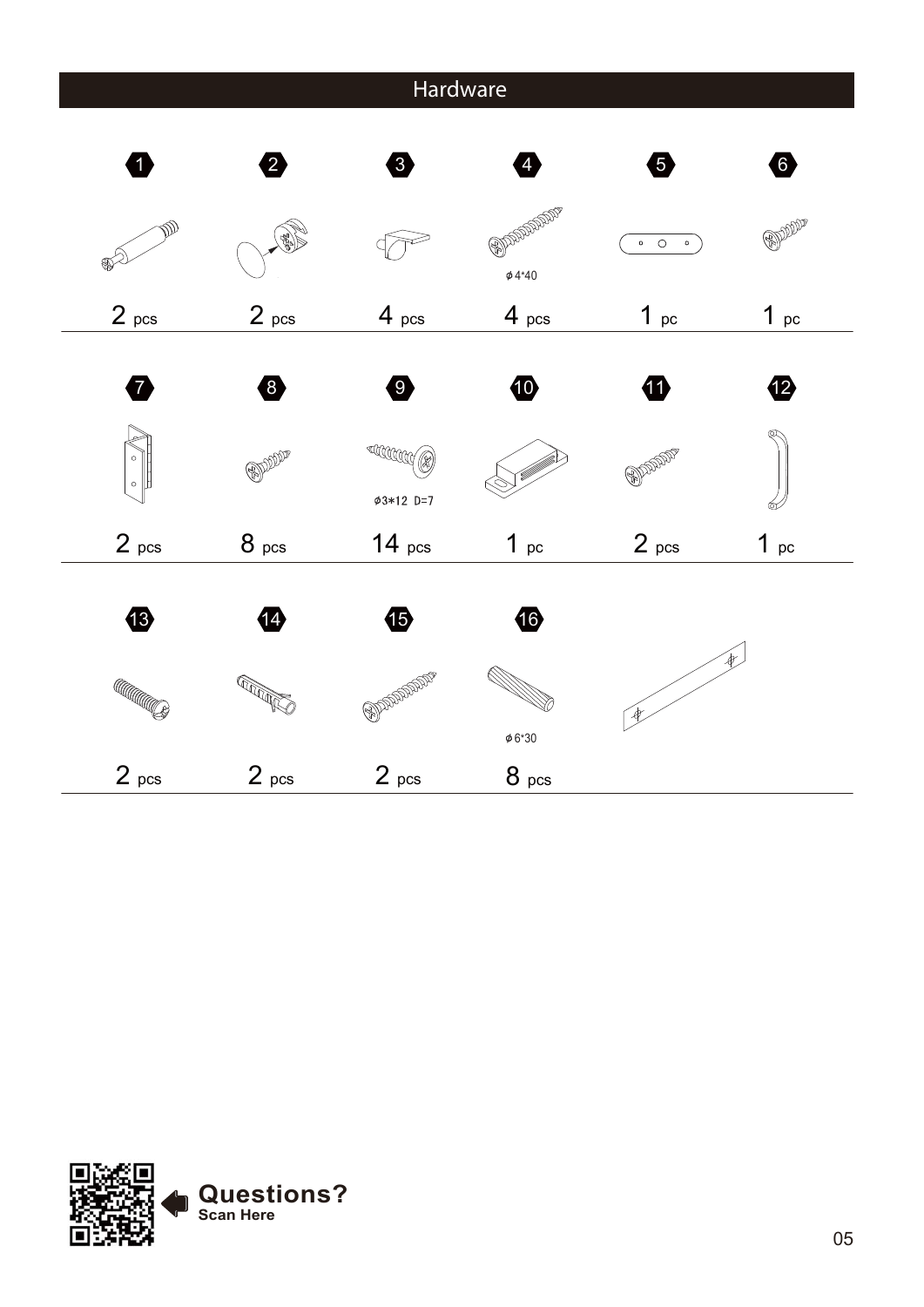



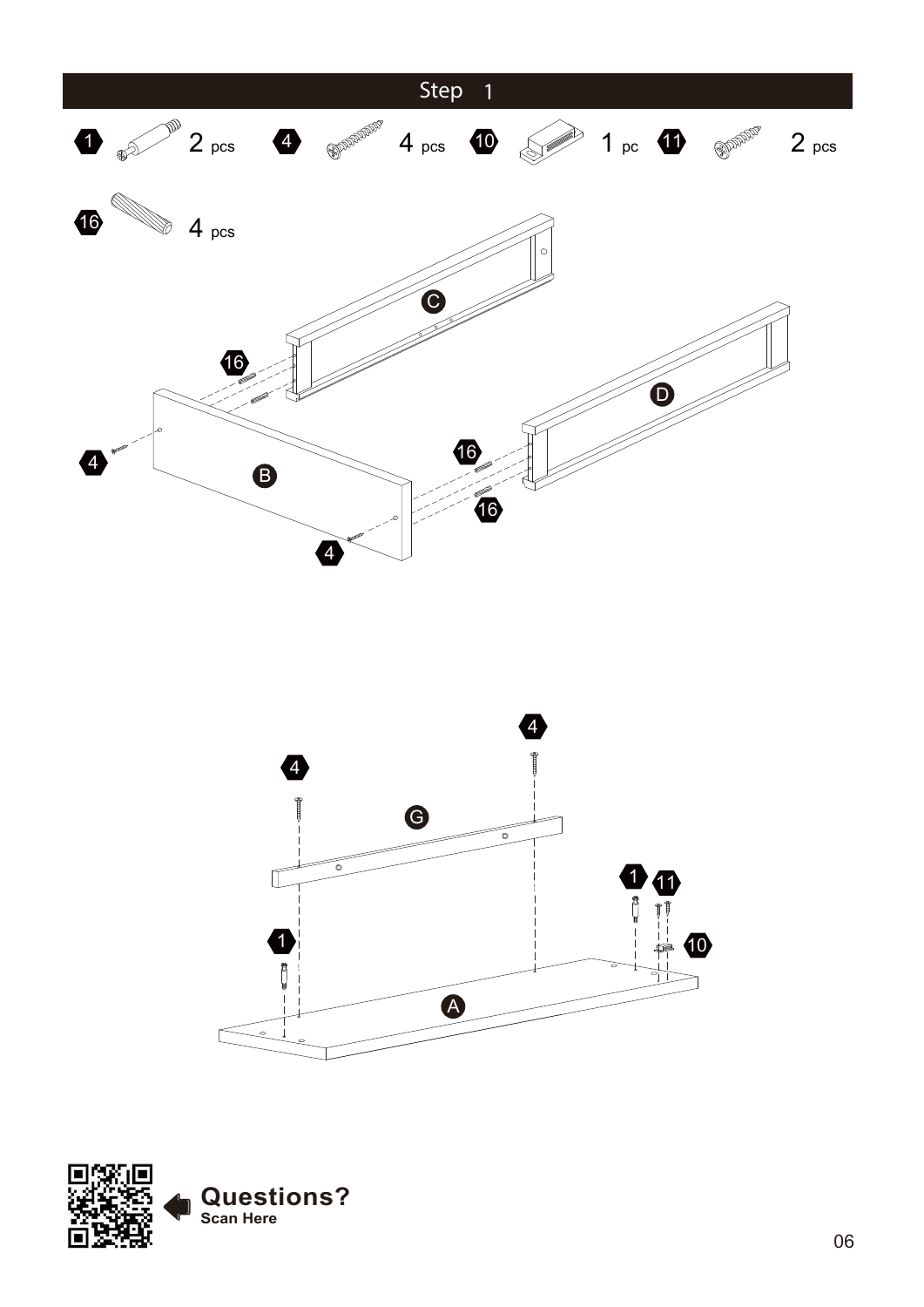

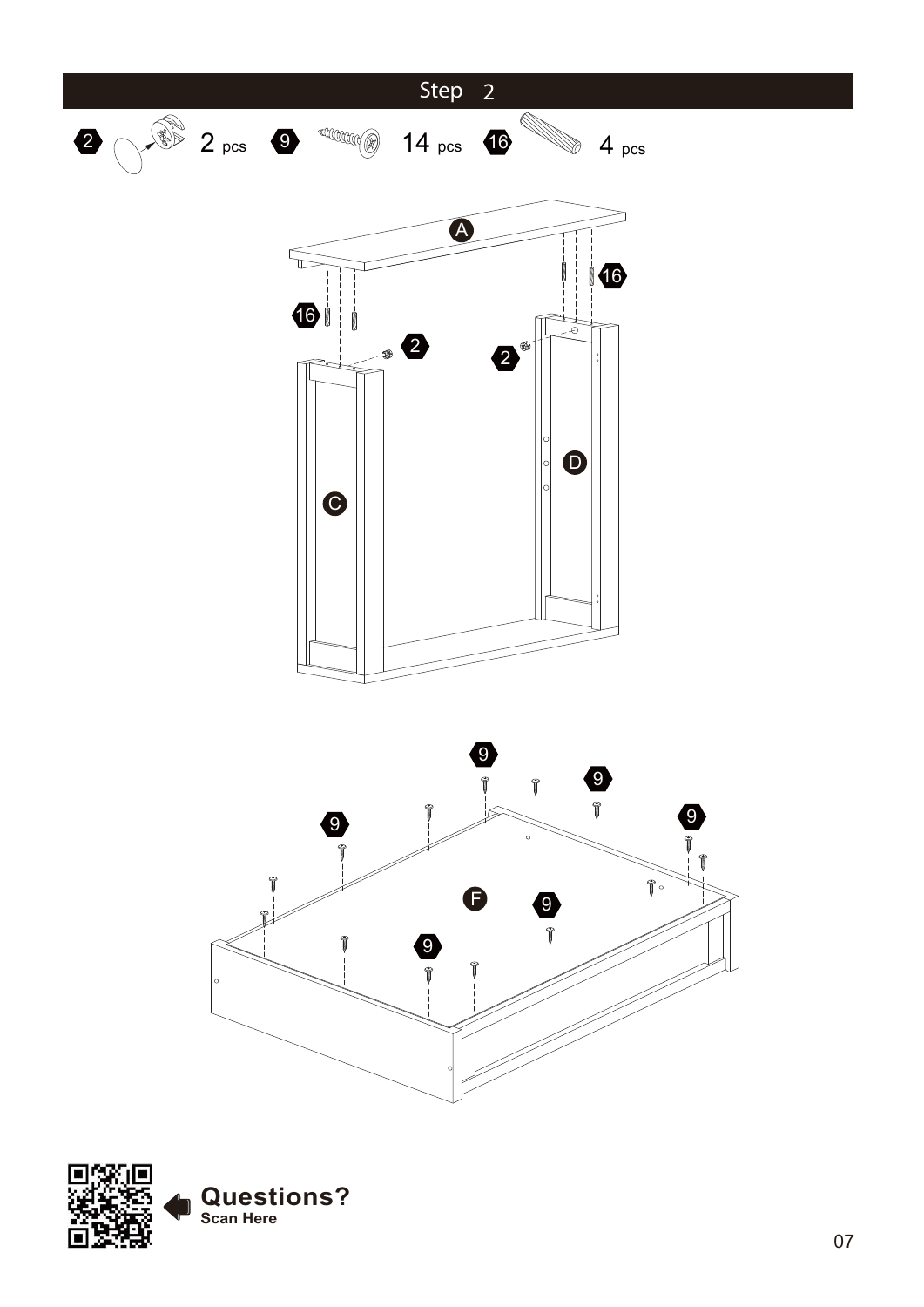





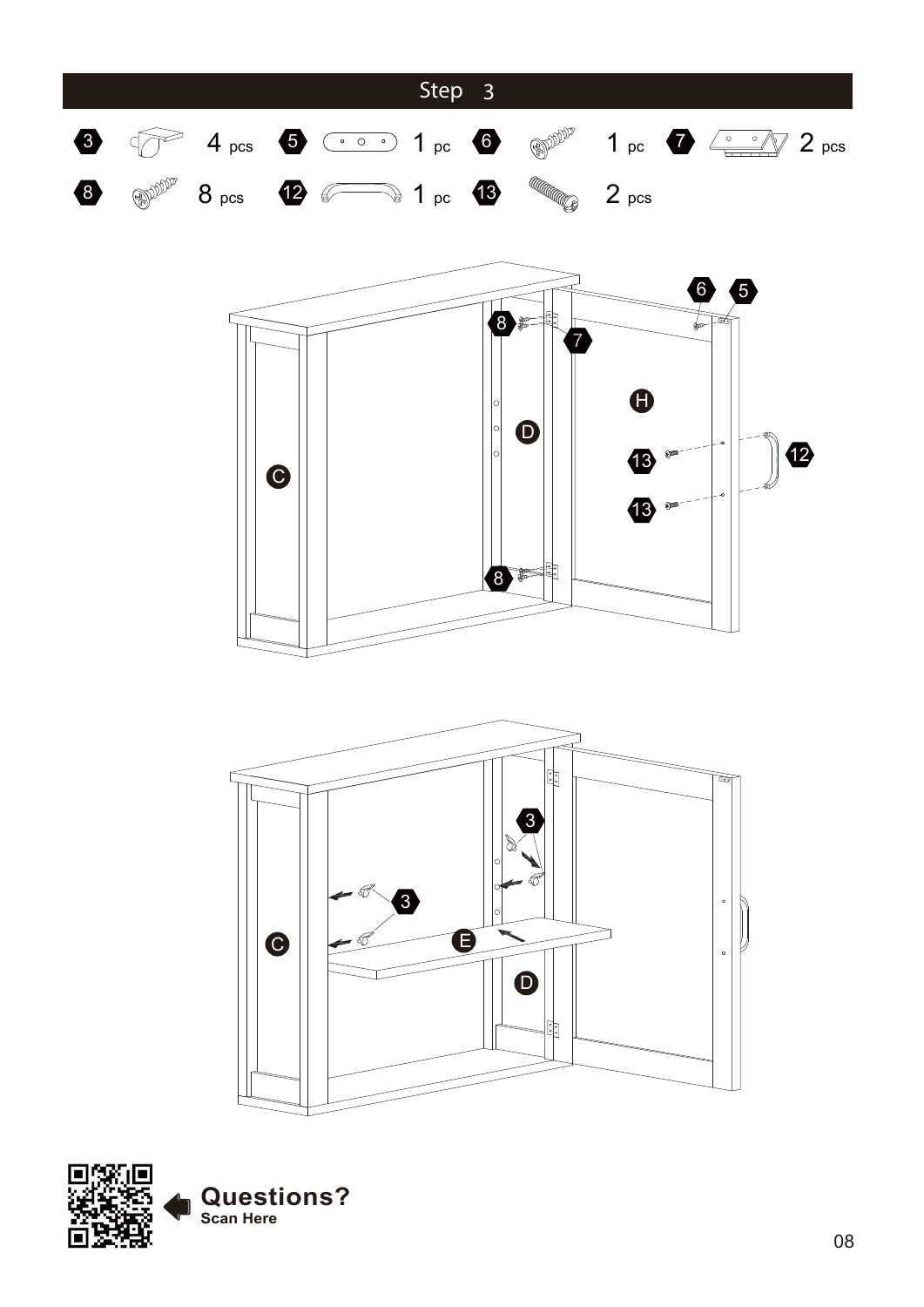

 $2<sub>pos</sub>$ 



**CONTROL** 

 $\Phi$ 

Serious or fatal injuries can occur from furniture tip-over. To help prevent furniture tip-over: Use provided mounting hardware to secure furniture to the wall.

This may reduce but not eliminate the risk of furniture tip-over.

**ENTERED BOOM** 

Do not allow children to climb on furniture.

 $2 \text{ } \rho \text{cs}$  (b)



Total Max Load 19.8 Lbs(9kg) 9.9 Lbs(4.5kg) per shelf